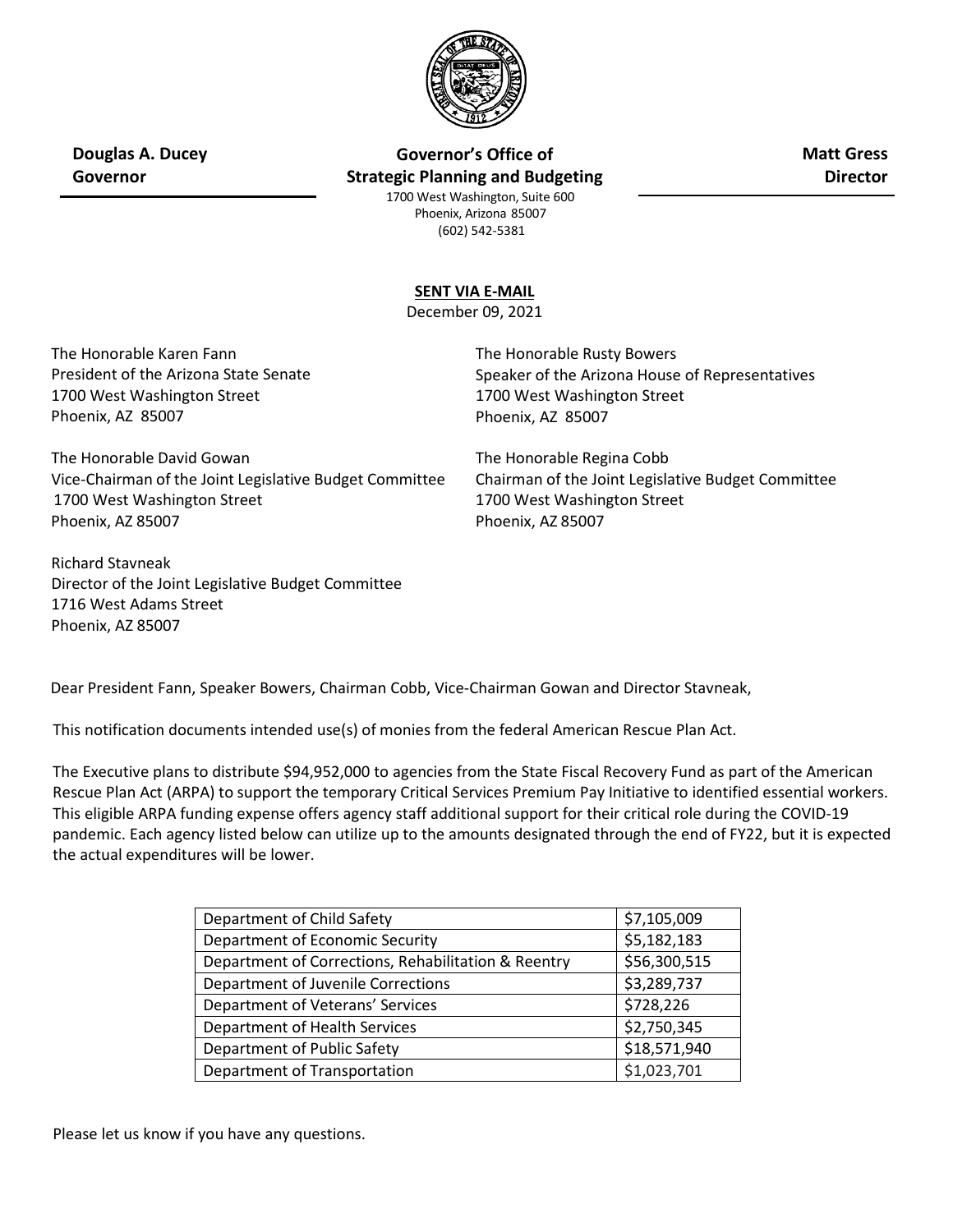Sincerely,

Morris

Matt Gress Director, Governor's Office of Strategic Planning and Budgeting